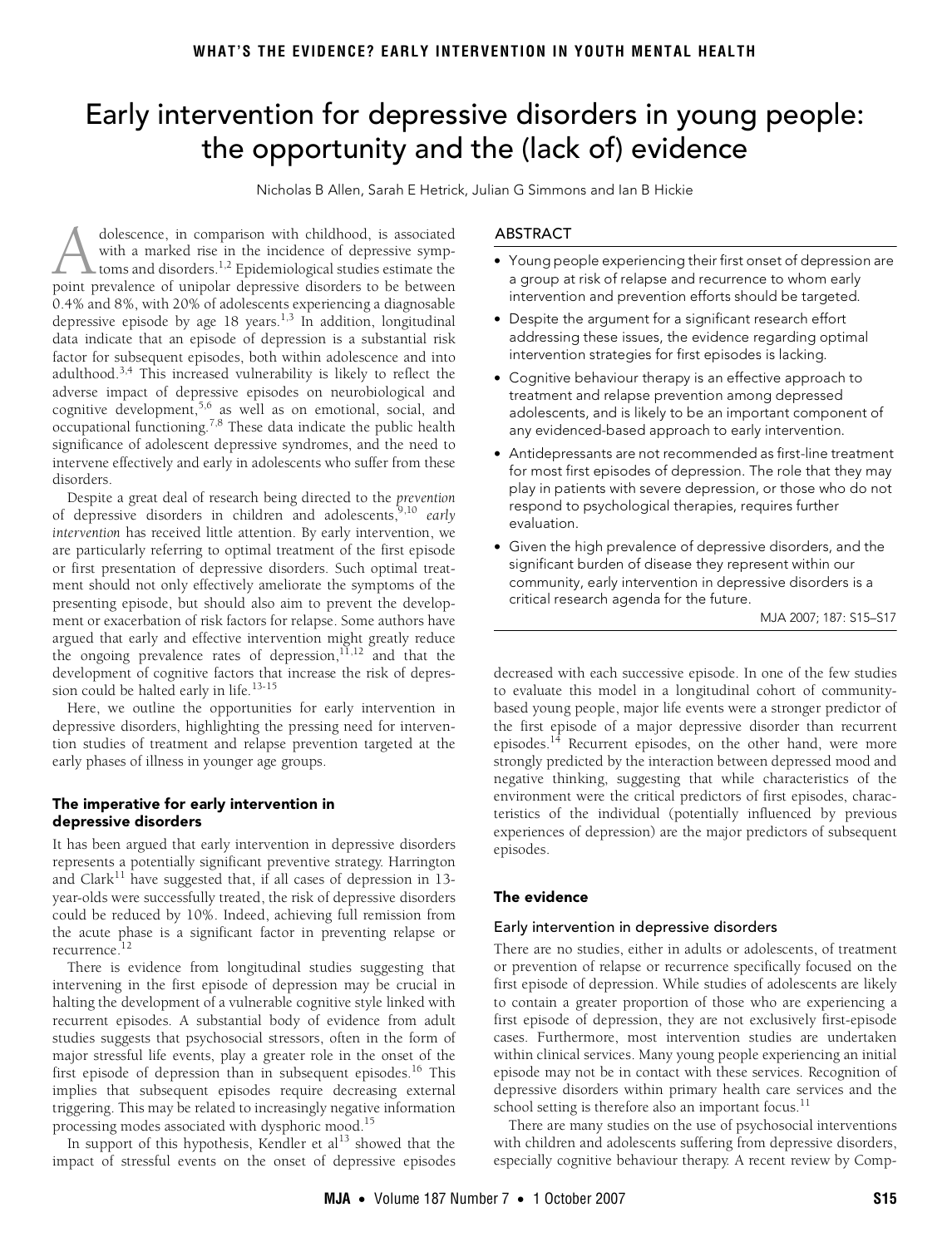ton and colleagues $17$  concluded that, from an evidence-based perspective, cognitive behaviour therapy is currently the treatment of choice for anxiety and depressive disorders in children and adolescents. Clearly, as a benign and effective intervention for depressive disorders in children and adolescents, cognitive behaviour therapy represents one of the "best bests" for early intervention approaches to depression.

By contrast, there is increasing consensus that antidepressant medication should not be used as first-line treatment for children and adolescents with mild-to-moderate depression.<sup>[18,](#page-2-18)[19](#page-2-19)</sup> Tricyclic antidepressants in children and adolescents have long been shown to be ineffective at best, and harmful at worse,  $20,21$  in contrast to results in adults. The evidence for the clinical benefit of selective serotonin reuptake inhibitors (SSRIs) is not compelling. The small statistically significant benefits of fluoxetine in ameliorating depressive symptoms may not be of overwhelming clinical significance, with fewer than half the treated adolescents recovering completely.[22,](#page-2-22)[23](#page-2-23) The possibility that SSRIs might be associated with increased risk of suicidal ideation and attempts must also be taken into account,<sup>[24](#page-2-24)</sup> although recent studies make it clear that this risk is small and easily managed by adequate clinical practice.<sup>25,26</sup> The clinical trials of therapy with SSRIs, including fluoxetine, do not include children and adolescents typically seen in clinical practice, and patients at risk of suicide, those with comorbidity, and "placebo-responders" are often excluded. While the risks of untreated depression are great, especially the risks of poor longterm outcomes noted above, it is not clear if treatment with an SSRI will modify this risk greatly.

Clinicians, as advised in recent clinical guidelines,<sup>19</sup> should consider the threshold of severity at which they use SSRIs (ie, use should be reserved for severe or treatment-resistant depression) and assess and monitor suicide-related behaviours closely. Guidelines also recommend that when SSRIs are used, they should be used in combination with psychological interventions.<sup>[19](#page-2-19)</sup> The Treatment for Adolescents With Depression Study,<sup>[27](#page-2-27)</sup> which did show fluoxetine to be more effective than placebo in treating adolescents with depression, also showed that the combination of fluoxetine and cognitive behaviour therapy was significantly more effective than either intervention alone. A recent meta-analysis also showed superior results for integrated psychological and medical care among adults.[28](#page-2-28) Further studies are required to corroborate this emerging evidence — that combined psychological and pharmacological therapies represent best practice, especially for young people with more severe forms of depression. Another important matter is the cost-effectiveness of treatments, especially over the long term. A recent study found that, while there are a range of cost-effective treatments for depression, including cognitive behaviour therapy and SSRIs, long-term treatment with SSRIs was identified as the most expensive.<sup>[29](#page-2-29)</sup>

The reduced effectiveness of antidepressant medication, especially tricyclic antidepressants, in young people may be due to the development of neurotransmitter systems. For example, the noradrenergic system is not fully developed until early adulthood.[30](#page-2-30) Drug distribution characteristics differ in young people, and hormonal changes may also lead to differences in response to antidepressants.[21](#page-2-21)[,23](#page-2-23) On the other hand, and consistent with the finding that the experience of depression is associated with neurobiological changes (especially in terms of atrophy of the

hippocampal regions), $31$  it may be that the brains of those who have experienced less depression are less responsive to antidepressants. Indeed, some models of antidepressant action propose that neurotropic factors that reverse such brain atrophy are crucial to antidepressant effects, $32$  and point to some of the mechanisms that may render antidepressants less effective for those suffering early episodes, where such atrophy may be less pronounced. This again points to the need to intervene early with more benign but effective interventions to prevent progression to a more chronic stage.

## Relapse prevention in depressive disorders

Pharmacological treatment has been consistently shown to prevent relapse in adults who have responded to acute treatment, but only as long as the medication continues to be taken.[33](#page-2-33)[-36](#page-2-34) Cognitive behaviour therapy has been shown to have longer-lasting effects than tricyclic antidepressants, and is effective in preventing relapse in adult populations. $37$  More recently, a modification of cognitive behaviour therapy specifically designed for relapse prevention mindfulness-based cognitive therapy — has been shown to lower rates of relapse over 60 weeks; however, this effect was only shown to have occurred in patients who had had three or more previous episodes.[38](#page-2-36) These positive results have recently been replicated in a second study[.15](#page-2-13)

These studies on relapse prevention have been undertaken in adult populations, despite evidence that earlier onset appears to be associated with a higher risk of relapse or recurrence.[15](#page-2-13),[38](#page-2-36) Of the few studies undertaken in young people, Emslie and colleagues<sup>[39](#page-2-37)</sup> found that continuation of fluoxetine treatment in children and adolescents significantly delayed the return of symptoms. With respect to psychosocial treatments, the effect of booster cognitive behaviour therapy sessions has been compared, using a randomised controlled design, with frequent or annual assessment only.[40](#page-2-38) The results showed that booster sessions did not reduce the rate of recurrence in the follow-up period, although they did accelerate recovery for adolescents who were still depressed at the end of the acute phase of treatment.<sup>40</sup> In another small study, adolescents who had responded to cognitive behaviour therapy had booster sessions or no continued therapy, with relapse rates at 3 months of 6% and 50%, respectively, providing some initial support for the effectiveness of cognitive behaviour therapy booster sessions.<sup>[41](#page-2-16)</sup>

## Competing interests

None identified.

# Author details

Nicholas B Allen, PhD, Associate Professor, Principal Research Fellow<sup>1,3</sup> Sarah E Hetrick, MA, DPsych, Research Fellow<sup>1,2</sup> Julian G Simmons, BSc, PostGradDipPsych, PhD Candidate<sup>1,3</sup> Ian B Hickie, MD, FRANZCP, Professor of Psychiatry, Executive Director<sup>4</sup> 1 ORYGEN Research Centre, University of Melbourne, Melbourne, VIC. 2 Centre of Excellence, headspace: The National Youth Mental Health

- Foundation, Melbourne, VIC.
- 3 Department of Psychology, University of Melbourne, Melbourne, VIC. 4 Brain and Mind Research Institute, University of Sydney, Sydney, NSW. Correspondence: nba@unimelb.edu.au